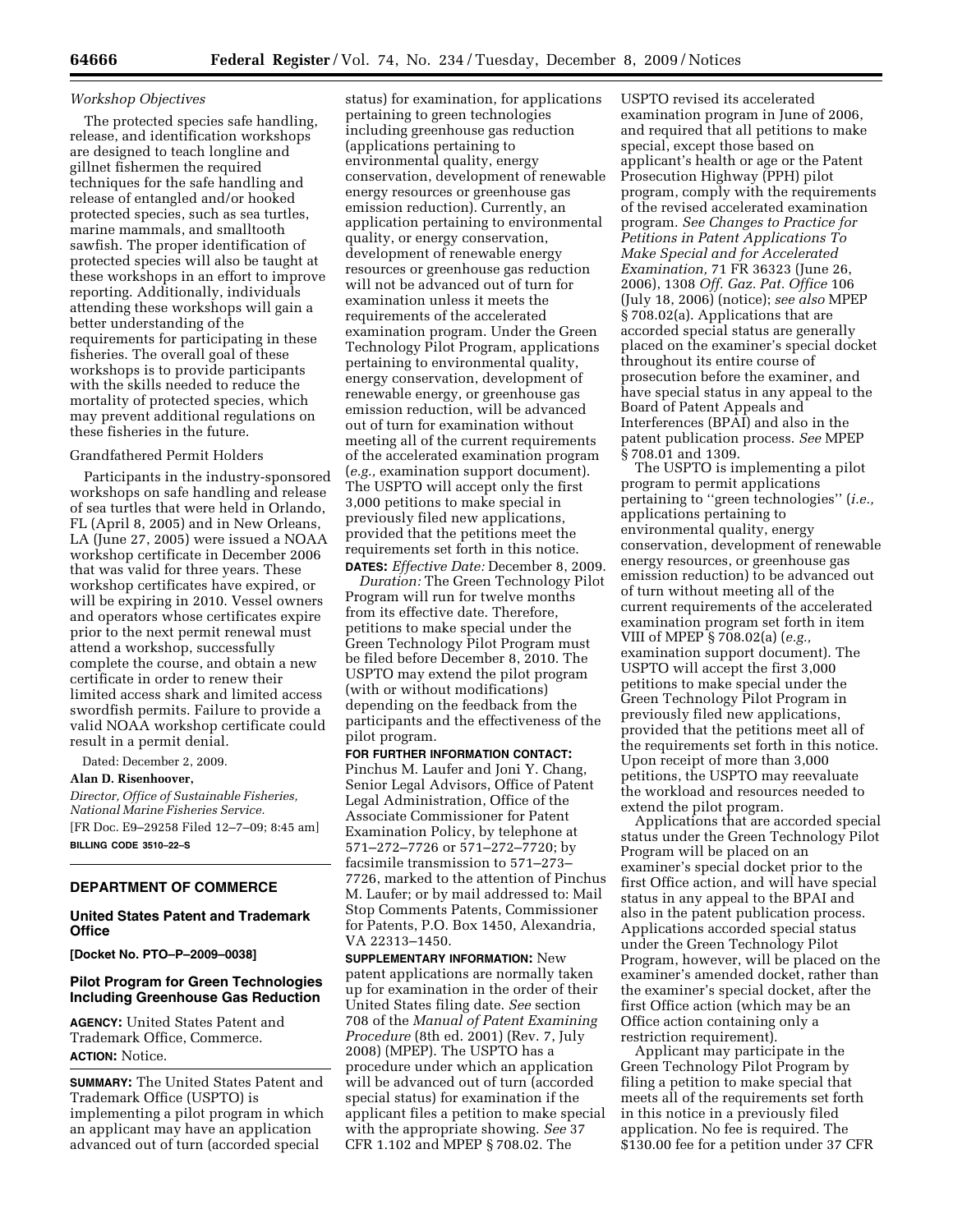1.102 (other than those enumerated in 37 CFR 1.102(c)) is hereby *sua sponte*  waived for petitions to make special based upon the procedure specified in this notice. In addition, continuing applications will not automatically be accorded special status based on papers filed with a petition in a parent application. Each continuing application must on its own meet all requirements for special status.

*Paperwork Reduction Act:* This notice involves information collection requirements which are subject to review by the Office of Management and Budget (OMB) under the Paperwork Reduction Act of 1995 (44 U.S.C. 3501 *et seq.*). The collections of information involved in this rule have been reviewed and approved by OMB under the emergency processing provisions of 5 CFR 1320.13. The USPTO will publish the notices required by 5 CFR part 1320 in due course.

I. *Requirements:* A petition to make special under the Green Technology Pilot Program may be granted in an application if the eligibility requirements set forth in section II or III and the following conditions are satisfied:

(1) The application must be a nonreissue, non-provisional utility application filed under 35 U.S.C. 111(a), or an international application that has entered the national stage in compliance with 35 U.S.C. 371. The application must be previously filed before the publication date of this notice. Reexamination proceedings are excluded from this pilot program.

(2) The application must be classified in one of the U.S. classifications listed in section VI of this notice at the time of examination. *See* section VI for more information.

(3) The application must contain three or fewer independent claims and twenty or fewer total claims. The application must not contain any multiple dependent claims. For an application that contains more than three independent claims or twenty total claims, or multiple dependent claims, applicants must file a preliminary amendment in compliance with 37 CFR 1.121 to cancel the excess claims and/ or the multiple dependent claims at the time the petition to make special is filed.

(4) The claims must be directed to a single invention that materially enhances the quality of the environment, or that materially contributes to: (1) The discovery or development of renewable energy resources; (2) the more efficient utilization and conservation of energy resources; or (3) greenhouse gas

emission reduction (see the eligibility requirements of sections II and III of this notice). The petition must include a statement that, if the USPTO determines that the claims are directed to multiple inventions (*e.g.,* in a restriction requirement), applicant will agree to make an election without traverse in a telephonic interview, and elect an invention that meets the eligibility requirements in section II or III of this notice and is classified in one of the U.S. classifications listed in section VI of this notice. *See* section V of this notice for more information.

(5) The petition to make special must be filed electronically before December 8, 2010, using the USPTO electronic filing system, EFS–Web, and selecting the document description of ''Petition for Green Tech Pilot'' on the EFS–Web screen. Applicant should use form PTO/ SB/420, which will be available as a Portable Document Format (PDF) fillable form in EFS–Web and on the USPTO Web site at *http:// www.uspto.gov/web/forms/index.html*. Information regarding EFS–Web is available on the USPTO Web site at *http://www.uspto.gov/ebc/index.html*.

(6) The petition to make special must be filed at least one day prior to the date that a first Office action (which may be an Office action containing only a restriction requirement) appears in the Patent Application Information Retrieval (PAIR) system. Applicant may check the status of the application using PAIR.

(7) The petition to make special must be accompanied by a request for early publication in compliance with 37 CFR 1.219 and the publication fee set forth in 37 CFR 1.18(d).

II. *Eligibility Requirements*— *Applications Pertaining to Environmental Quality:* Patent applications for inventions which materially enhance the quality of the environment under the conditions specified in item V of MPEP § 708.02 will be eligible for the Green Technology Pilot Program. For an application pertaining to environmental quality, the petition to make special must state that special status is sought because the invention materially enhances the quality of the environment by contributing to the restoration or maintenance of the basic life-sustaining natural elements. If the application does not clearly disclose that the claimed invention materially enhances the quality of the environment by contributing to the restoration or maintenance of one of the basic lifesustaining natural elements, the petition must be accompanied by a statement signed by the applicant, assignee, or an

attorney/agent registered to practice before the USPTO, in accordance with 37 CFR 1.33(b) explaining how the materiality standard is met. The materiality standard does not permit an applicant to speculate as to how a hypothetical end-user might specially apply the invention in a manner that could materially enhance the quality of the environment. Nor does such standard permit an applicant to enjoy the benefit of advanced examination merely because some minor aspect of the claimed invention may enhance the quality of the environment. *See* MPEP § 708.02 (item V).

III. *Eligibility Requirements*— *Applications Pertaining to Energy Conservation, Development of Renewable Energy Resources, or Greenhouse Gas Emission Reduction:*  Patent applications are also eligible for the Green Technology Pilot Program if the applications are for inventions that materially contribute to: (1) The discovery or development of renewable energy resources; (2) the more efficient utilization and conservation of energy resources; or (3) the reduction of greenhouse gas emissions. The term ''renewable energy resources'' for purposes of the procedure specified in this notice includes hydroelectric, solar, wind, renewable biomass, landfill gas, ocean (including tidal, wave, current, and thermal), geothermal, and municipal solid waste, as well as the transmission, distribution, or other services directly used in providing electrical energy from these sources. The second category would include inventions relating to the reduction of energy consumption in combustion

systems, industrial equipment, and household appliances. The third category listed above would include, but is not limited to, inventions that contribute to (1) advances in nuclear power generation technology, or (2) fossil fuel power generation or industrial processes with greenhouse gas-abatement technology (*e.g.,*  inventions that significantly improve safety and reliability of such technologies).

The petition to make special for an application directed to development of renewable energy or energy conservation, or directed to greenhouse gas emission reduction, must state the basis for the special status (*i.e.,* whether the invention materially contributes to (1) development of renewable energy resources or energy conservation, or (2) greenhouse gas emission reduction). If the application disclosure is not clear on its face that the claimed invention materially contributes to (1) development of renewable energy or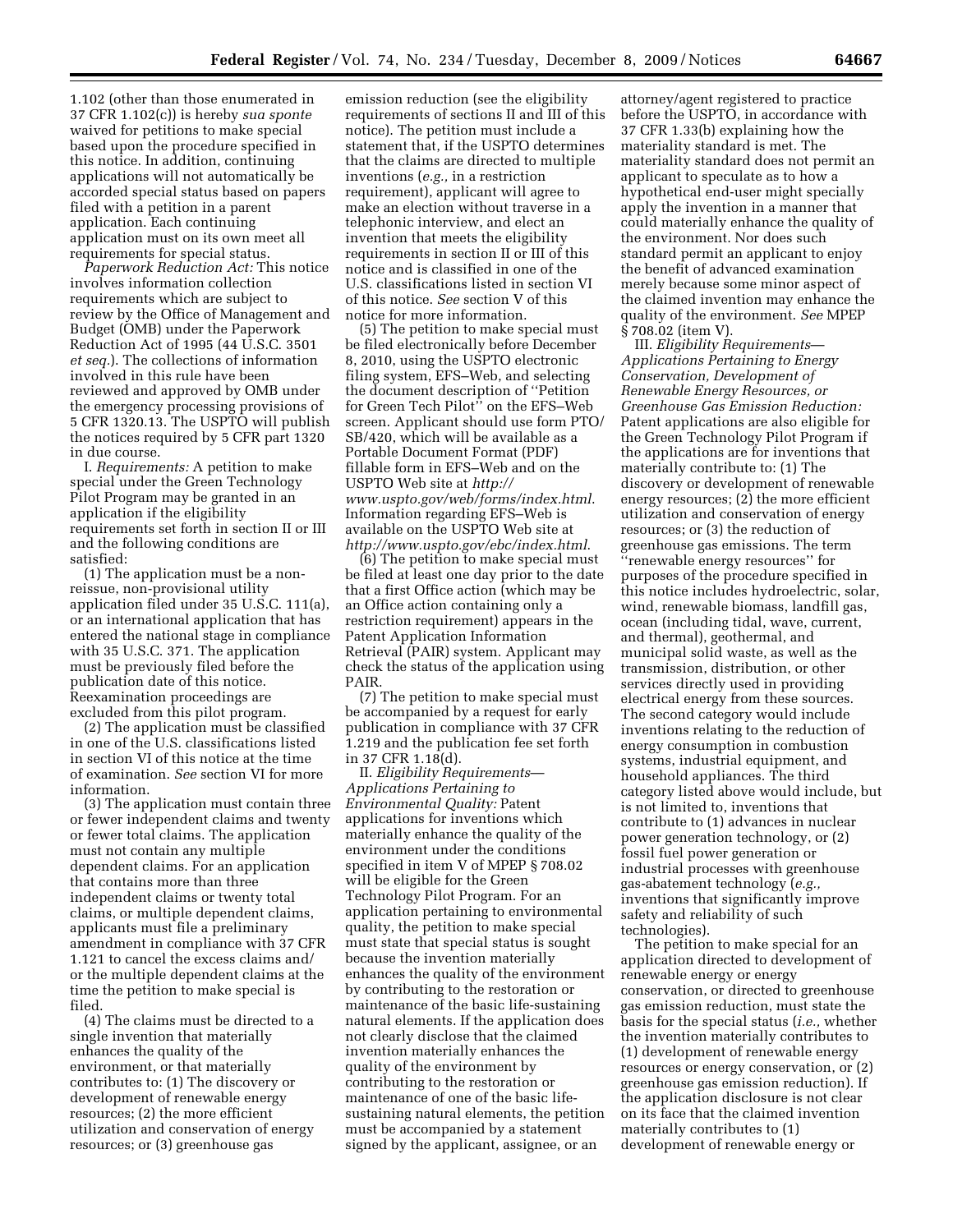energy conservation, or (2) greenhouse gas emission reduction, the petition must be accompanied by a statement signed by the applicant, assignee, or an attorney/agent registered to practice before the USPTO, in accordance with 37 CFR 1.33(b) explaining how the materiality standard is met. The materiality standard does not permit an applicant to speculate as to how a hypothetical end-user might specially apply the invention in a manner that could materially contribute to (1) development of renewable energy or energy conservation, or (2) greenhouse gas emission reduction, nor does the standard permit an applicant to enjoy the benefit of advanced examination merely because some minor aspect of the claimed invention may be directed to (1) development of renewable energy or energy conservation, or (2) greenhouse gas emission reduction. *See*  MPEP § 708.02 (item VI).

IV. *Decision on Petition to Make Special Under the Green Technology Pilot Program:* If applicant files a petition to make special under the Green Technology Pilot Program, the USPTO will decide on the petition once the application is in condition for examination. If the petition is granted, the application will be accorded special status under the Green Technology Pilot Program. The application will be placed on the examiner's special docket prior to the first Office action, and will have special status in any appeal to the BPAI and also in the patent publication process. The application, however, will be placed on the examiner's amended docket, rather than the examiner's special docket, after the first Office action (which may be an Office action containing only a restriction requirement).

If applicant files a petition to make special under the Green Technology Pilot Program that does not comply with the requirements set forth in this notice, the USPTO will notify the applicant of the deficiency by issuing a notice and applicant will be given only one opportunity to correct the deficiency. If applicant still wishes to participate in the Green Technology Pilot Program, applicant must file a proper petition and make appropriate corrections within one month or thirty days, whichever is longer. The time period for reply is *not*  extendable under 37 CFR 1.136(a). If applicant fails to correct the deficiency indicated in the notice within the time period set forth therein, the application will not be eligible for the Green Technology Pilot Program and the application will be taken up for examination in accordance with standard examination procedures.

V. *Requirement for Restriction:* If the claims in the application are directed to multiple inventions, the examiner may make a requirement for restriction in accordance with current restriction practice prior to conducting a search. The examiner will contact the applicant and follow the procedure for the telephone restriction practice set forth in MPEP § 812.01. Applicant must make an election without traverse in a telephonic interview, and elect an invention that meets the eligibility requirements in section II or III of this notice and that is classified in one of the U.S. classifications listed in section VI of this notice. *See* items 2 and 4 of section I of this notice. If the examiner cannot reach the applicant after a reasonable effort or applicant refuses to make an election in compliance with item 4 of section I of this notice, the examiner will treat the first claimed invention that meets the requirements in section II or III and section VI as constructively elected without traverse for examination.

VI. *Classification Requirement:* The classification requirement set forth in this section of the notice will assist the USPTO to balance the workload and gauge resources needed to achieve the goals of the Green Technology Pilot Program. The USPTO recognizes that certain patent applications pertaining to green technologies may be excluded by this requirement. After the twelvemonth duration of the pilot program, the USPTO may extend the pilot program to include more classifications depending on the effectiveness of the pilot program and the resources availability.

In order to be eligible for the Green Technology Pilot Program, the application must be classified in one of the U.S. patent classifications (''USPCs'') listed below at the time of examination. The classification descriptions are provided as helpful information, and they will not be used in determining whether an application is eligible. An applicant may suggest a classification for the application, but the applicant may not know the classification of the application at the time of filing a petition to make special under the Green Technology Pilot Program. The USPTO will determine whether this requirement is satisfied once the application is in condition for examination and the petition is being decided.

The following is a list of the eligible classifications:

# **A. Alternative Energy Production**

1. Agricultural waste (USPC 44/589). 2. Biofuel (USPC 44/605; 44/589).

- 3. Chemical waste (USPC 110/235– 259, 346).
- 4. For domestic hot water systems (USPC 126/634–680).
- 5. For passive space heating (USPC 52/173.3).
- 6. For swimming pools (USPC 126/ 561–568).
	- 7. Fuel cell (USPC 429/12–46).
- 8. Fuel from animal waste and crop residues (USPC 44/605).
- 9. Gasification (USPC 48/197R, 197A).
- 10. Genetically engineered organism
- (USPC 435/252.3–252.35, 254.11–254.9, 257.2, 325–408, 410–431).
- 11. Geothermal (USPC 60/641.2–
- 641.5; 436/25–33). 12. Harnessing energy from man-made waste (USPC 75/958; 431/5).
- 13. Hospital waste (USPC 110/235– 259, 346).
- 14. Hydroelectric (USPC 405/76–78; 60/495–507; 415/25).
- 15. Industrial waste (USPC 110/235– 259, 346).
- 16. Industrial waste anaerobic
- digestion (USPC 210/605). 17. Industrial wood waste (USPC 44/ 589; 44/606).
- 18. Inertial (*e.g.,* turbine) (USPC 290/ 51, 54; 60/495–507).
	- 19. Landfill gas (USPC 431/5).
	- 20. Municipal waste (USPC 44/552).
- 21. Nuclear power—induced nuclear reactions: processes, systems, and elements (USPC 376/all).
- 22. Nuclear power—reaction motor with electric, nuclear, or radiated energy fluid heating means (USPC 60/203.1).
- 23. Nuclear power—heating motive
- fluid by nuclear energy (USPC 60/644.1) Photovoltaic (USPC 136/243–265).

24. Refuse-derived fuel (USPC 44/ 552).

- 25. Solar cells (USPC 438/57, 82, 84, 85, 86, 90, 93, 94, 96, 97).
- 26. Solar energy (USPC 126/561–714; 320/101).
- 27. Solar thermal energy (USPC 126/ 561–713; 60/641.8–641.15).
- 28. Water level (*e.g.,* wave or tide) (USPC 405/76–78; 60/495–507).

29. Wind (USPC 290/44, 55; 307/64– 66, 82–87; 415/2.1).

*B. Energy Conservation* 

- 1. Alternative-power vehicle (*e.g.,*
- hydrogen) (USPC 180/2.1–2.2, 54.1). 2. Cathode ray tube circuits (USPC 315/150, 151, 199).
	- 3. Commuting, *e.g.,* HOV, teleworking
- (USPC 705/13).
- 4. Drag reduction (USPC 105/1.1–1.3; 296/180.1–180.5; 296/181.5).
- 5. Electric lamp and discharge devices (USPC 313/498–512, 567–643).
- 6. Electric vehicle (USPC 180/65.1; 180/65.21; 320/109; 701/22; 310/1–310).
- 7. Emission trading, *e.g.,* pollution credits (USPC 705/35–45).